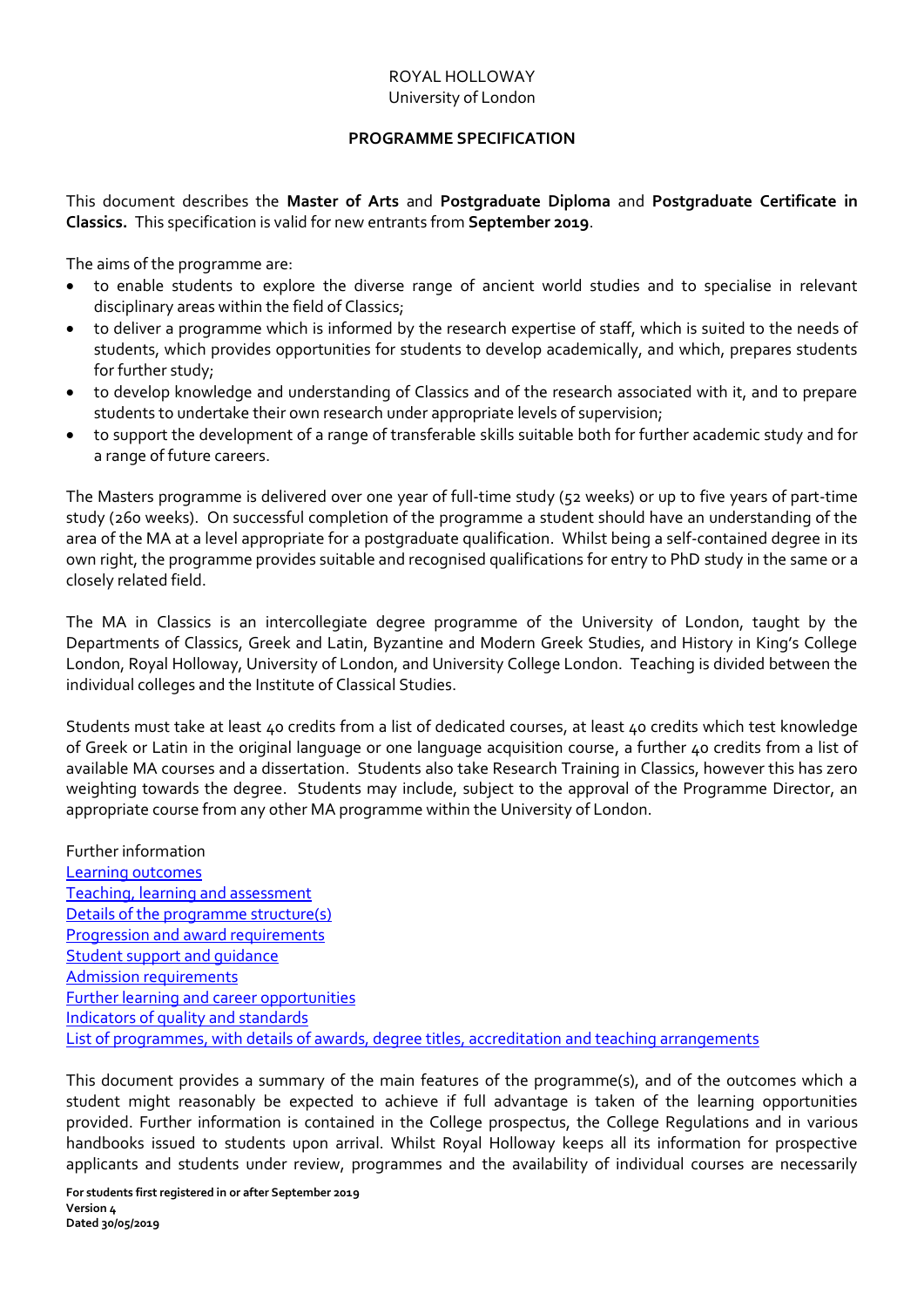subject to change at any time, and prospective applicants are therefore advised to seek confirmation of any factors which might affect their decision to follow a specific programme. In turn, Royal Holloway will inform applicants and students as soon as is practicable of any substantial changes which might affect their studies.

# <span id="page-1-0"></span>**Learning outcomes**

Teaching and learning in the programme are closely informed by the active research of staff. In general terms, the programme provides opportunities for students to develop and demonstrate the following learning outcomes:

## *Knowledge and understanding*

- *a* detailed knowledge and understanding of the methodologies of Classics;
- an understanding of critical methodologies and their limitations;
- an understanding of advanced, current research issues relevant to the discipline;
- a critical awareness of the multiplicity of material available and the strengths and weaknesses of the various forms of historical information;
- a general appreciation of the varied and interlinked methodologies for understanding antiquity;
- a grasp of literary-critical techniques necessary for understanding and appreciating the style of ancient authors;
- a critical awareness of the main forms of material available to those studying Classical antiquity.

# *Skills and other attributes*

- an ability to understand and appreciate the limits of current understanding and knowledge of antiquity;
- an advanced ability to consider and criticise secondary literature;\*
- an ability to synthesise complex information from a range of sources;\*
- an ability to consider, analyse and present research issues within a discussion format;\*
- an ability to discuss research methodology with rigour;\*
- an ability to pursue an extended piece of independent research to an appropriate level with appropriate supervision and guidance;\*
- an ability to present research in a manner appropriate to the Classics research discipline;
- the skills necessary to pursue further research, whether academic or professional;\*
- an ability to compare ancient institutions and societies;
- a range of skills and knowledge of methodologies drawn from a variety of sub-areas of Classical Studies;
- a range of skills and knowledge of methodologies deployed in the study of ancient literature;
- interpretative and analytical skills in dealing with a variety of primary and secondary source material including some of literary and/ or philosophical, archaeological, documentary and legal material;
- an ability to attain an understanding of ancient cultural and social forms from a range of different source materials;
- skills necessary for the written and oral presentation of argument and debate;\*
- the discipline to meet deadlines;\*
- research skills and the capacity of independent thought and study.\*

\* transferable skills

# [Back to top](#page-0-0)

# <span id="page-1-1"></span>**Teaching, learning and assessment**

Teaching and learning is mostly by means of lectures, seminar discussions, oral presentations, site and museum visits, group work, problem solving study groups, practical project work, guided independent research and guided independent study. The basic strategies are to nurture the interest and enthusiasm of the students for the field, to develop the students' critical and communication skills and to develop critical, research cognitive, intellectual and general skills. Assessment of knowledge and understanding is typically by coursework essays,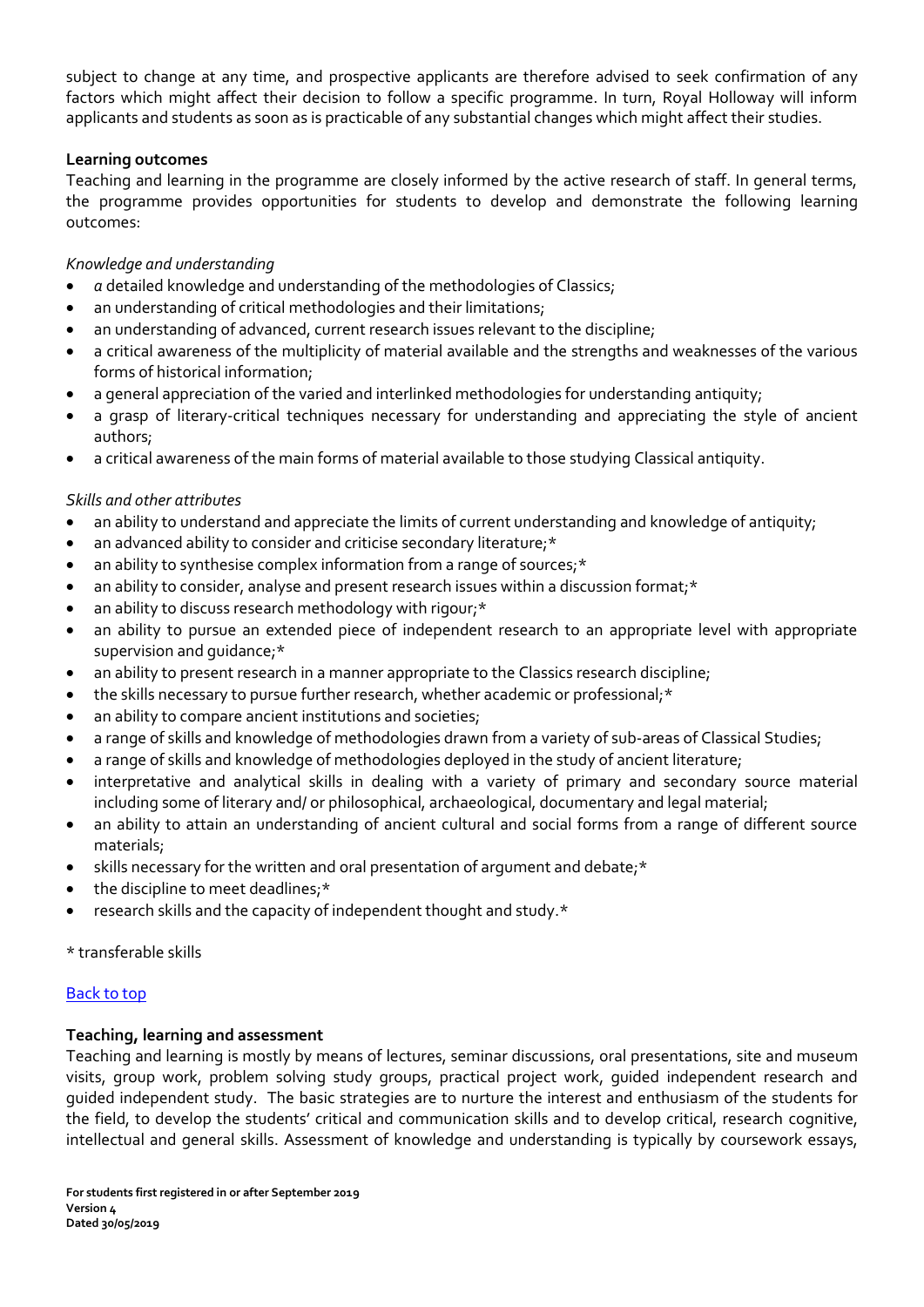group work, oral presentations, reports and exercises and an independent dissertation. Full details of the assessments for individual courses can be obtained from th[e Department.](http://www.rhul.ac.uk/Classics/)

## <span id="page-2-0"></span>[Back to top](#page-0-0)

## **Details of the programme structure(s)**

The full-time programme lasts 52 weeks, beginning in September. It has five elements and students are examined in four. Element (v) is mandatory (non-condonable) but zero weighted.

The brief outline of the programme is shown below; however students can obtain further details from the Programme Handbook.

**Credits are indicated in brackets, and indicate proportional weighting towards the MA, PGDip and PGCert classification grade.** The programme structure for the PGDip is as below, with the exception that students will not undertake the dissertation, while that for the PG Cert is that students are required to pass courses worth only 60 credits.

Students must take the following:

(i) at least 40 credits chosen from the current list of courses for the MA in Classics

(ii) at least 40 credits which test knowledge of Greek or Latin in the original language, or one language-acquisition course (40 credits)

(iii) 40 further credits selected from the list of available MA courses

(iv) CL5000: Dissertation in the field of classical language, literature or thought, or the classical tradition (60 credits)

(v) Research Training in Classics (zero weighted)

Note: requirements (i) and (ii) may be satisfied by a single course, in which case a further 40 credits must be selected from the list of available MA courses.

Students are also expected to attend the Department's research seminars, and have the opportunity to attend a variety of other seminars at the Institute of Classical Studies, the Warburg Institute and other central London locations.

#### Part-time programme structure

The programme can be taken over two to five years beginning in September of year one. Part-time students normally take elements (i), (ii) and (v) in their first year, and elements (iii) and (iv) in their second year.

Please note that the list of available courses offered is subject to change and not all courses run each year. A full list of courses for the current academic year can be obtained from th[e Department.](http://www.rhul.ac.uk/Classics/)

#### <span id="page-2-1"></span>[Back to top](#page-0-0)

#### **Progression and award requirements**

Progression throughout the year/s is monitored through performance in oral presentations, contributions to seminar discussion and coursework.

Please note that if a student holds a Tier  $4$  (General) Student Visa and the student chooses to leave (or are required to leave because of non-progression) or complete early (before the course end date stated on their CAS), then this will be reported to UKVI.

To pass the **Masters** programme a student must achieve an overall weighted average of at least 50.00%, with no mark in any element which counts towards the final assessment falling below 50%. Failure marks between 40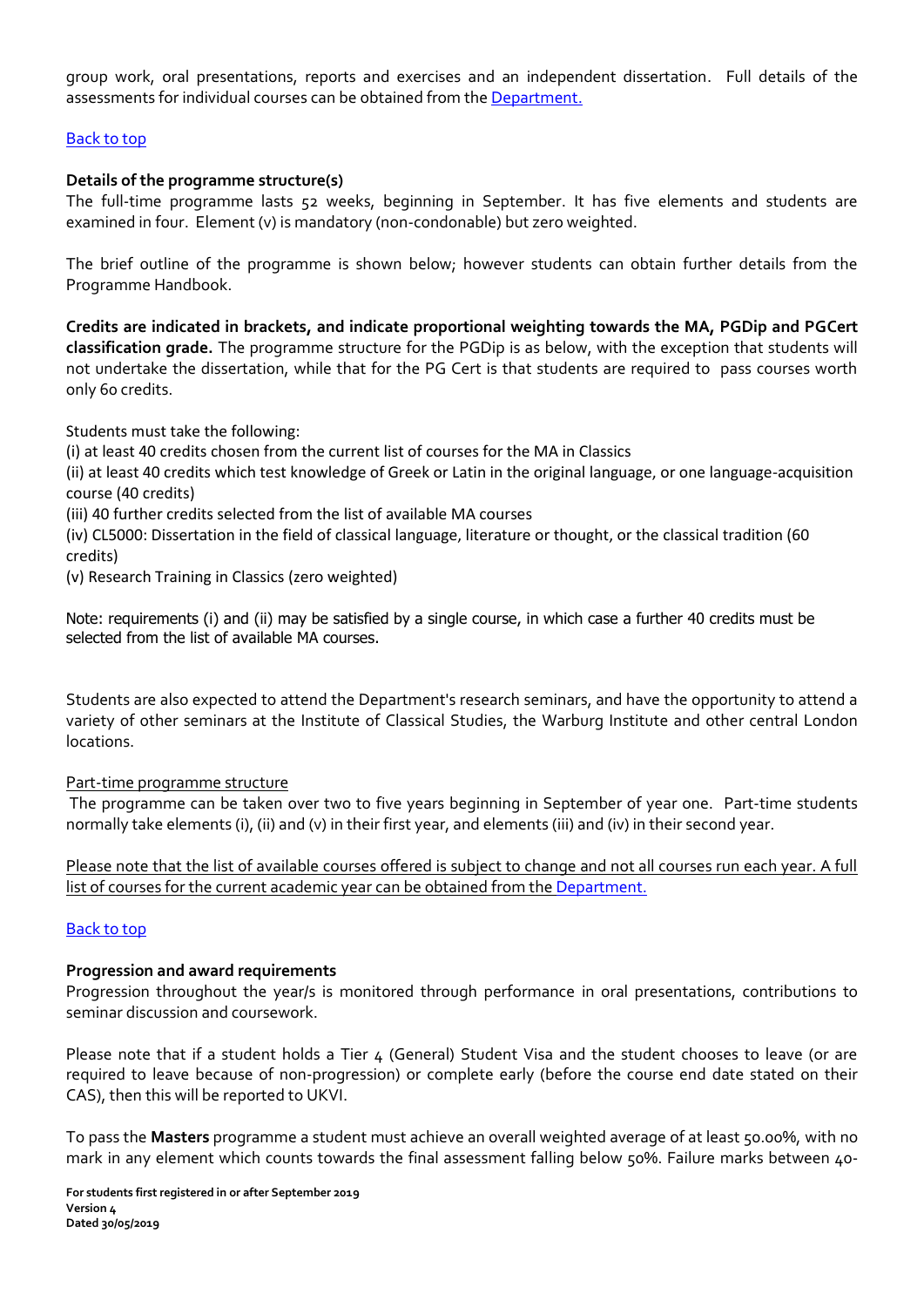49% can be condoned in courses which constitute up to a maximum of 40 credits, provided that the overall weighted average is at least 50.00%, but a failure mark (i.e. below 50%) in the dissertation cannot be condoned.

The **Masters** degree with Merit may be awarded if a student achieves an overall weighted average of 60.00% or above, with no mark in any element which counts towards the final assessment falling below 50%.

The **Masters** degree with Distinction may be awarded if a student achieves an overall weighted average of 70.00% or above, with no mark in any element which counts towards the final assessment falling below 50%. A Distinction will not normally be awarded if a student re-sits or re-takes any element of the programme. In exceptional circumstances a viva may be held for a student at the request of the Examiners.

The **Postgraduate Diploma** may be awarded if a student achieves an overall weighted average of at least 50.00%, with no mark in any taught element which counts towards the final assessment falling below 50% *and* has either chosen not to proceed to the dissertation, or has failed the dissertation on either the first or second attempt. Failure marks in the region 40-49% are not usually condoned for the award of a Postgraduate Diploma, but if they are, such condoned fails would be in courses which do not constitute more than40 credits.

The **Postgraduate Diploma** with Merit may be awarded if a student achieves an overall weighted average of 60.00% or above, with no mark in any element which counts towards the final assessment falling below 50%.

The **Postgraduate Diploma** with Distinction may be awarded if a student achieves an overall weighted average of 70.00% or above, with no mark in any element which counts towards the final assessment falling below 50%. A Distinction will not normally be awarded if a student re-sits or re-takes any element of the programme. In exceptional circumstances a viva may be held for a student at the request of the Examiners.

The **Postgraduate Certificate** may be awarded if a student achieves an overall weighted average of at least 50.00%, with no mark in any taught course which counts towards the final assessment falling below 50%. Failure marks in the region 40-49% are not usually condoned for the award of a Postgraduate Certificate.

The **Postgraduate Certificate** with Merit may be awarded if a student achieves an overall weighted average of 60.00% or above, with no mark in any course which counts towards the final assessment falling below 50%.

The **Postgraduate Certificate** with Distinction may be awarded if a student achieves an overall weighted average of 70.00% or above, with no mark in any course which counts towards the final assessment falling below 50%. A Distinction will not normally be awarded if a student re-sits or re-takes any course. In exceptional circumstances a viva may be held for a student at the request of the Examiners.

# [Back to top](#page-0-0)

#### <span id="page-3-0"></span>**Student support and guidance**

- The Programme Director acts as Personal Adviser and meets with the students on a regular basis (and at least once a term) to advise on academic, pastoral and welfare issues. The Programme Director also acts as a point of contact for pastoral support and any questions about the programme throughout the year.
- Course coordinators, tutors and dissertation supervisors provide a back-up system of academic, pastoral and welfare advice.
- Induction programmes for orientation and introduction to the Department and College are organised by the Director of Graduate Studies.
- All staff are available and accessible either through an office-hour system or by appointment via email.
- Representation on the Student-Staff Committee.
- Detailed PG handbook and course booklets.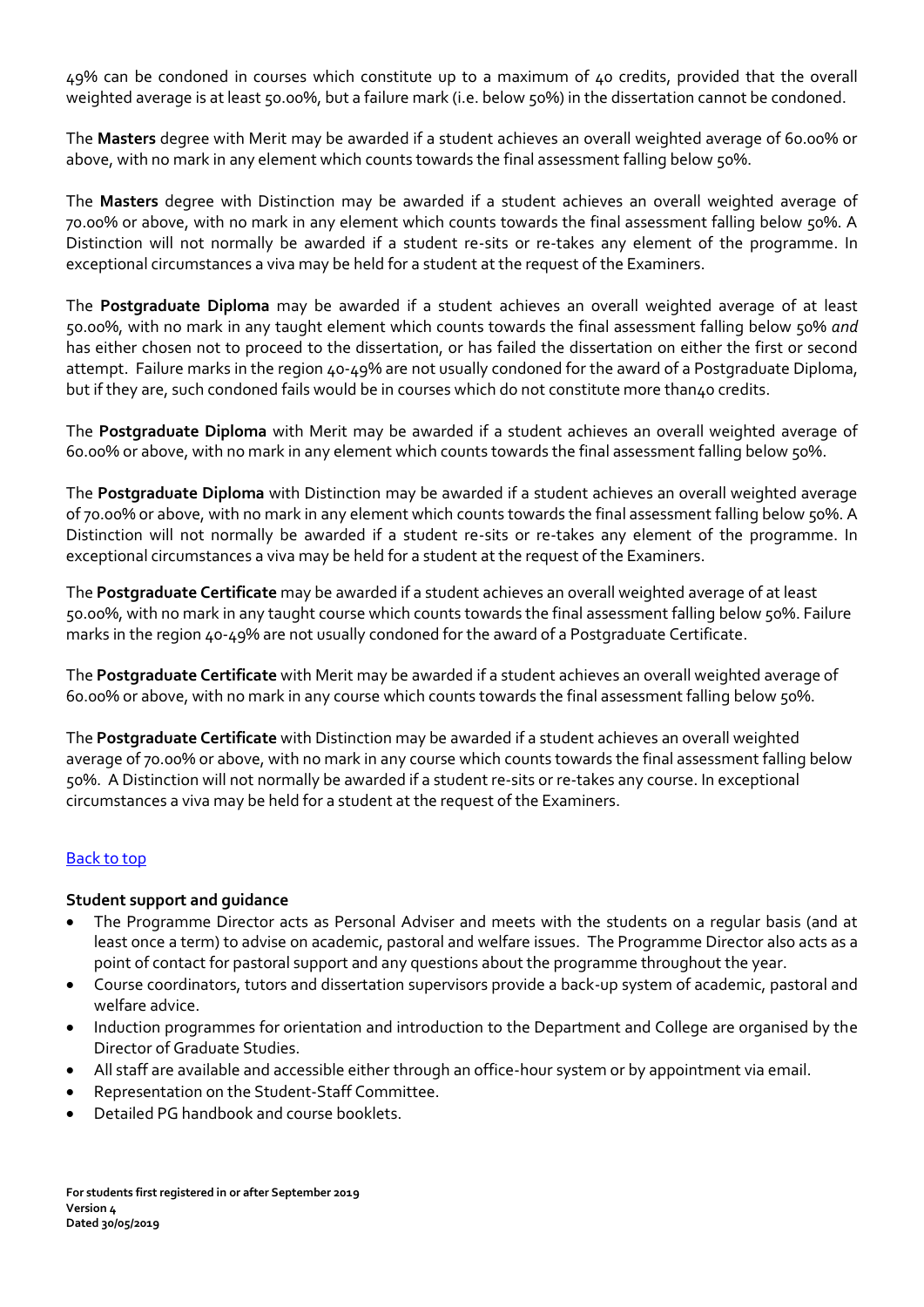- Extensive supporting materials and learning resources in College and University libraries, Joint Library of the Institute of Classical Studies and the Hellenic and Roman Societies, British Library, as well as the Computer Centre.
- College Careers Service and Departmental Employability Lead officer.
- Access to all College and University support services, including Student Counselling Service, Health Centre, Students' Union and students with additional learning needs also have access to Disability and Dyslexia Services (DDS)

# [Back to top](#page-0-0)

## <span id="page-4-0"></span>**Admission requirements**

For details of admissions requirements please refer to th[e Course Finder](https://www.royalholloway.ac.uk/classics/coursefinder/maclassics.aspx)

## <span id="page-4-1"></span>[Back to top](#page-0-0)

## **Further learning and career opportunities**

Graduates from Classics MA programmes have successfully progressed into a wide range of professions which include law, politics, publishing and the media, museum work, management, the public sector, and teaching. For other graduates, completing an MA is the precursor to embarking on research, ultimately leading to a PhD. For more details on further learning and career opportunities please refer to the Careers [& Employability](http://www.rhul.ac.uk/careers/) Service.

## [Back to top](#page-0-0)

## <span id="page-4-2"></span>**Indicators of quality and standards**

Royal Holloway's position as one of the UK's leading research-intensive institutions was confirmed by the results of the most recent Research Excellence Framework (REF 2014) conducted by the Higher Education Funding Council (HEFCE). The scoring system for the REF 2014 measures research quality in four categories, with the top score of  $4^*$  indicating quality that is world-leading and of the highest standards in terms of originality, significance and rigour and 3<sup>\*</sup> indicating research that is internationally excellent. 81% of the College's research profile was deemed to be within the  $4*$  or  $3*$  categories, an increase of over 20% since 2008. This result placed Royal Holloway 31st overall in the UK for 4\* and 3\* research and 33rd based on an overall Grade Point Average (GPA) score.

The Department of Classics is ranked 21st in the UK for research of  $4*$  standard and 21st for  $3*$  and  $4*$  research.

#### [Back to top](#page-0-0)

#### <span id="page-4-3"></span>**List of programmes with details of awards, teaching arrangements and accreditation**

The programme is taught by staff from the Departments of Classics, Greek and Latin, Byzantine and Modern Greek Studies, and History at Royal Holloway University of London, King's College London and University College London, and the Master's leads to an award of the University of London. The Postgraduate Diploma and Postgraduate Certificate leads to an award of Royal Holloway and Bedford New College. Programmes in Classics are not subject to accreditation by a professional body. The Banner programme codes are given in parentheses.

# **Master of Arts Programme in Classics**

MA in Classics (1054)

# **Postgraduate Diploma in Classics**

**For students first registered in or after September 2019 Version 4 Dated 30/05/2019**